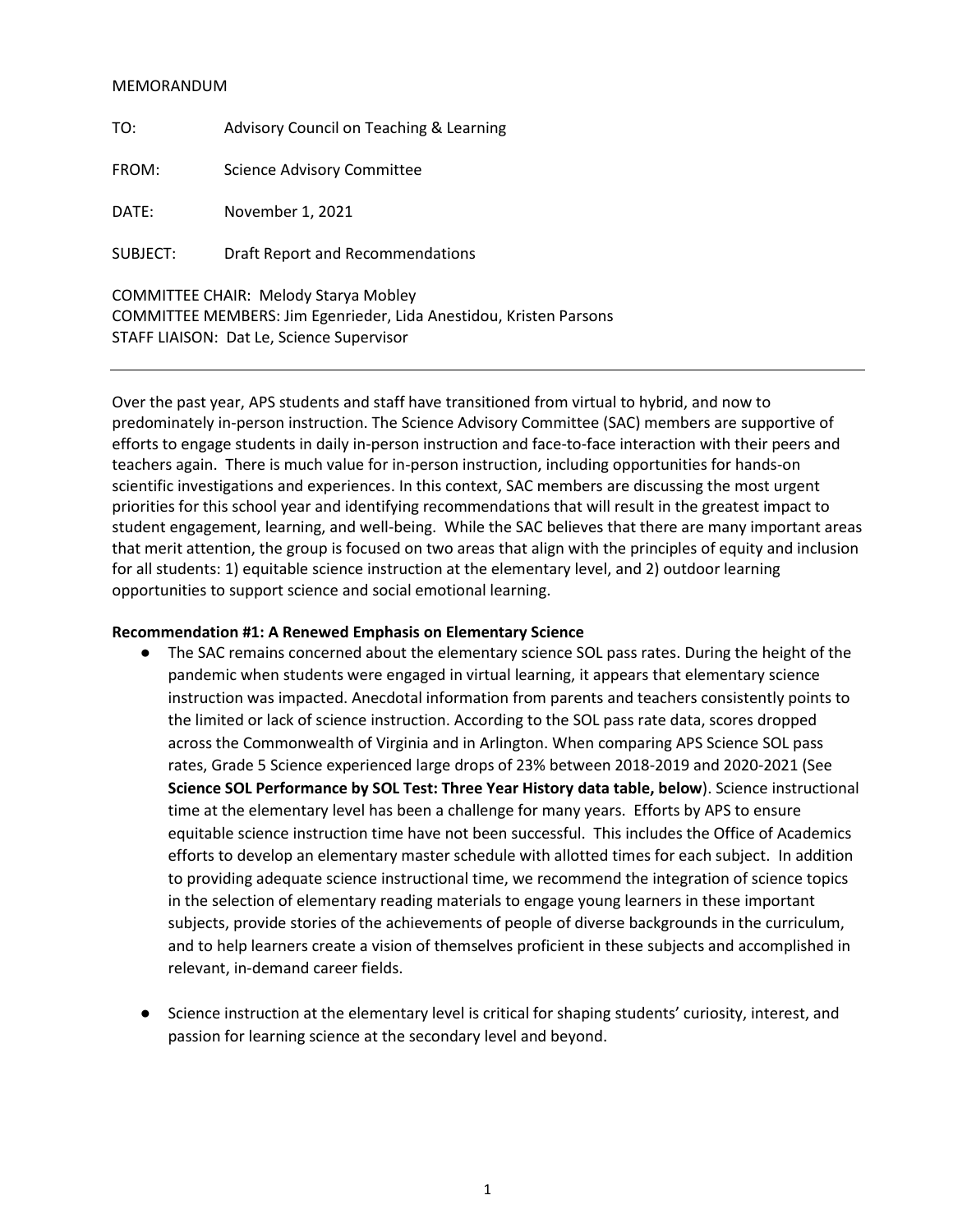| <b>Science SOL Performance by SOL Test: Three Year History</b> |           |              |                       |           |       |              |  |  |  |  |
|----------------------------------------------------------------|-----------|--------------|-----------------------|-----------|-------|--------------|--|--|--|--|
|                                                                | 2017-2018 | 2018-2019    |                       | 2020-2021 |       |              |  |  |  |  |
| <b>Science SOL</b>                                             | Pass%     | <b>Total</b> | Pass%<br><b>Total</b> |           | Pass% | <b>Total</b> |  |  |  |  |
| Grade 5 Science                                                | 81.6%     | 2,158        | 81.4%                 | 2.154     | 58.4% | 1,828        |  |  |  |  |
| Grade 8 Science                                                | 83.1%     | 1,797        | 84.1%                 | 1,942     | 72.7% | 1,639        |  |  |  |  |
| <b>Biology</b>                                                 | 82.1%     | 1,851        | 85.9%                 | 1,862     | 76.0% | 1,773        |  |  |  |  |

Source: Virginia Department of Education

• Inconsistent and insufficient elementary science instructional time widens the learning gap and disproportionately affects Black, Hispanic, Students with Disabilities (SWD), English Learner (EL), and Economically Disadvantaged students. The significant drop in the 5<sup>th</sup> Grade Science SOL pass rates in the 2020-2021 school year were more significant in these groups

| <b>Grade 5 Science SOL Performance: Three Year History</b> |                                  |           |              |           |              |           |              |  |
|------------------------------------------------------------|----------------------------------|-----------|--------------|-----------|--------------|-----------|--------------|--|
|                                                            |                                  | 2017-2018 |              | 2018-2019 |              | 2020-2021 |              |  |
| <b>Test Name</b>                                           | <b>Race/Ethnicity</b>            | Pass%     | <b>Total</b> | Pass%     | <b>Total</b> | Pass%     | <b>Total</b> |  |
| <b>Grade 5 Science</b>                                     | Asian                            | 84.6%     | 157          | 84.1%     | 197          | 66.0%     | 168          |  |
|                                                            | <b>Black</b>                     | 73.5%     | 204          | 72.0%     | 186          | 34.9%     | 189          |  |
|                                                            | Hispanic                         | 62.9%     | 615          | 61.1%     | 592          | 25.2%     | 473          |  |
|                                                            | Other                            | 88.4%     | 138          | 94.3%     | 192          | 70.5%     | 163          |  |
|                                                            | White                            | 92.8%     | 1,044        | 92.3%     | 987          | 78.6%     | 835          |  |
|                                                            | <b>Total</b>                     | 81.6%     | 2,158        | 81.4%     | 2,154        | 58.4%     | 1,828        |  |
|                                                            | <b>Students with</b>             |           | 2017-2018    |           | 2018-2019    |           | 2020-2021    |  |
| <b>Test Name</b>                                           | <b>Disabilities (SWD) Status</b> | Pass%     | <b>Total</b> | Pass%     | <b>Total</b> | Pass%     | <b>Total</b> |  |
| <b>Grade 5 Science</b>                                     | <b>SWD</b>                       | 47.1%     | 308          | 52.0%     | 344          | 32.0%     | 278          |  |
|                                                            | Non SWD                          | 87.3%     | 1,850        | 87.0%     | 1,810        | 63.1%     | 1,550        |  |
|                                                            | <b>Total</b>                     | 81.6%     | 2,158        | 81.4%     | 2,154        | 58.4%     | 1,828        |  |
|                                                            | <b>English Learner (EL)</b>      | 2017-2018 |              | 2018-2019 |              | 2020-2021 |              |  |
| <b>Test Name</b>                                           | <b>Status</b>                    | Pass%     | <b>Total</b> | Pass%     | <b>Total</b> | Pass%     | <b>Total</b> |  |
| <b>Grade 5 Science</b>                                     | EL 1-4                           | 31.5%     | 302          | 31.7%     | 325          | 4.4%      | 276          |  |
|                                                            | EL <sub>6</sub>                  | 83.4%     | 379          | 87.3%     | 347          | 44.3%     | 262          |  |
|                                                            | Proficient                       | 96.3%     | 27           | 92.9%     | 14           | 54.4%     | 11           |  |
|                                                            | Non-EL                           | 91.3%     | 1,450        | 90.9%     | 1,468        | 72.9%     | 1,279        |  |
|                                                            | <b>Grade 5 Science Total</b>     | 81.6%     | 2,158        | 81.4%     | 2,154        | 58.4%     | 1,828        |  |
|                                                            | <b>Socioeconomic Status</b>      | 2017-2018 |              | 2018-2019 |              | 2020-2021 |              |  |
| <b>Test Name</b>                                           | (SES) Status                     | Pass%     | <b>Total</b> | Pass%     | <b>Total</b> | Pass%     | <b>Total</b> |  |
| <b>Grade 5 Science</b>                                     | Econ. Disadvantaged              | 61.1%     | 684          | 60.0%     | 663          | 22.1%     | 564          |  |
|                                                            | Non-Econ. Disadvantaged          | 91.1%     | 1,474        | 90.9%     | 1,491        | 74.5%     | 1,264        |  |
|                                                            | <b>Total</b>                     | 81.6%     | 2,158        | 81.4%     | 2,154        | 58.4%     | 1,828        |  |

Source: Virginia Department of Education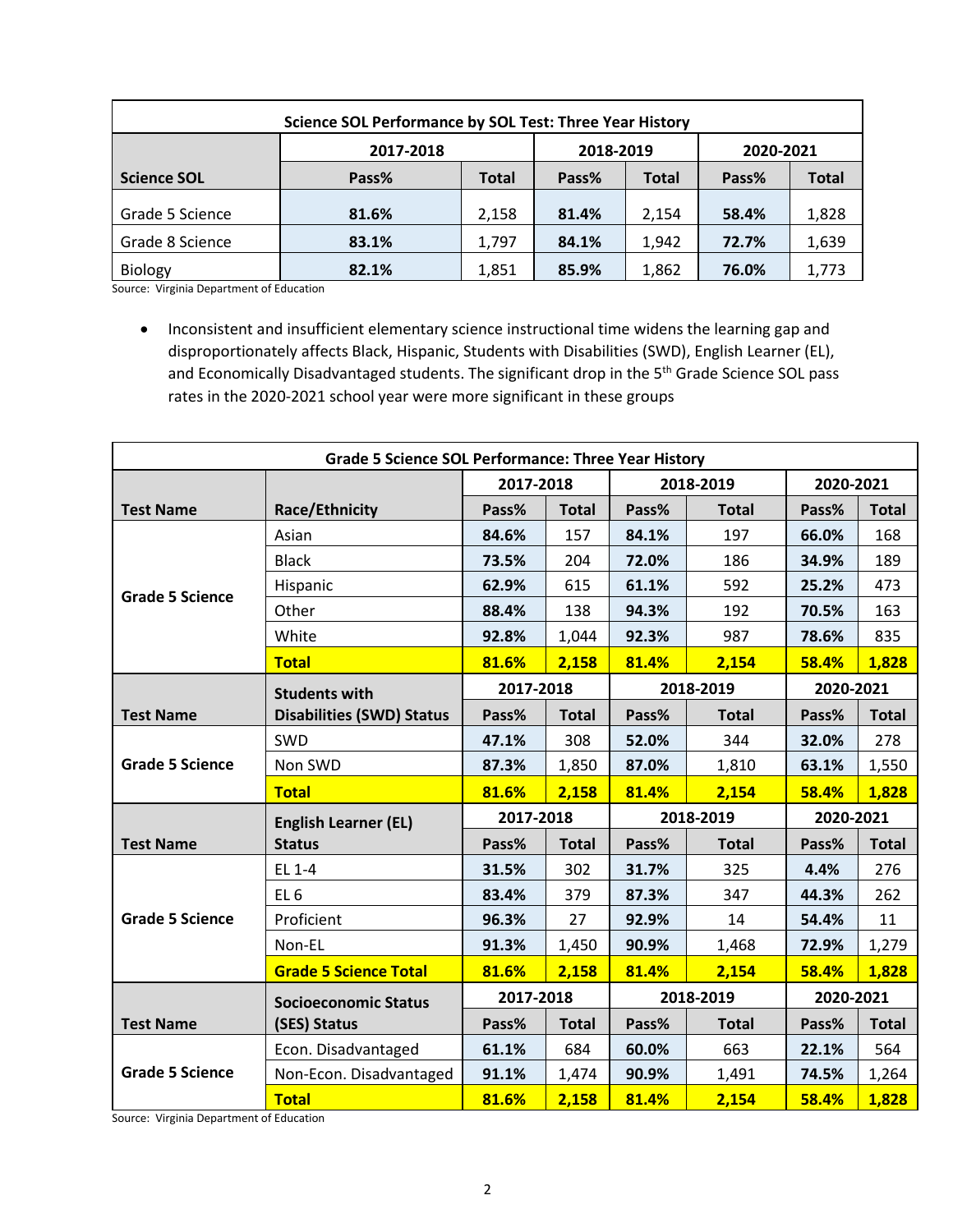- Previous SAC reports addressed concerns with science instructional time at the elementary level. Elementary science instruction at the different grade levels were highly variable and unpredictable among APS schools. This practice has not changed.
- While the SAC applauds APS for focusing on reading and math, science instruction should also be a priority.
- The SAC recommends increased emphasis and support for elementary science instruction by ensuring:
	- 1. All elementary schools provide at least 45 minutes of science instruction each day on a consistent basis (no trade-offs, alternating days, weeks, or months).
	- 2. Appropriate textbooks and resources are provided for elementary science. Current elementary science digital textbook adoption (i.e., licensing) has expired.
	- 3. All elementary schools use standards-based grading for science to ensure that the division's curriculum is being taught and to provide parents with better understanding of their child's understanding of scientific concepts.
	- 4. All elementary schools use formative assessments each quarter to measure growth and provide the necessary interventions.
	- 5. Add science coaches at the elementary level to ensure professional development and training for all teachers, ensuring the implementation of the science curriculum, integrating science in reading materials, and monitoring of student progress. Should funding becomes an obstacle, provide an initial investment of five science coaches and prioritize the staffing at schools that can yield the greatest return on investment.
- Budget Implications: Elementary textbook adoption would cost would be \$900,000; coaches would cost one teacher FTE per elementary school. Initial investment of five science coaches (5 FTEs).
- APS Core Values- **Excellence**: Ensure all students receive an exemplary education that is academically challenging and meets their social and emotional needs. **Equity:** Eliminate opportunity gaps and achieve excellence by providing access to schools, resources, and learning opportunities according to each student's unique needs.
- APS Strategic Goals- 1. Ensure that every student is challenged and engaged while providing multiple pathways for student success by broadening opportunities, building support systems, and eliminating barriers. APS will eliminate opportunity gaps so all students achieve excellence.
- Committee Vote: 4 Yes; 0 No

## **Recommendation #2: Expanding Outdoor Learning Opportunities for APS Students**

- Expand Outdoor Learning options through professional learning, new resources, and collaboration with community organizations. This recommended priority supplements the important experiences provided to APS students in the third, fifth, seventh, and some high school courses at the Outdoor Lab with no-cost or low-cost strategies often well-suited for community collaboration and successful grant funding led by highly engaged teachers and teacher specialists. This recommended priority recognizes the challenges of limited bus availability, and restricted capacity of previous field trip destinations.
- Examples of such activities include school-grounds dendrology (woody plant identification and investigation), phenology studies (plant and animal life cycles) observation and investigation, nearby watershed walks and storm-sewer mapping, a wide variety of integrated science and math measurement activities, traditional and wireless microelectronics environmental monitoring, outdoor and environmental clubs (4-H and others) and of course existing school garden activities and student-PTA outdoor learning spaces design and development.